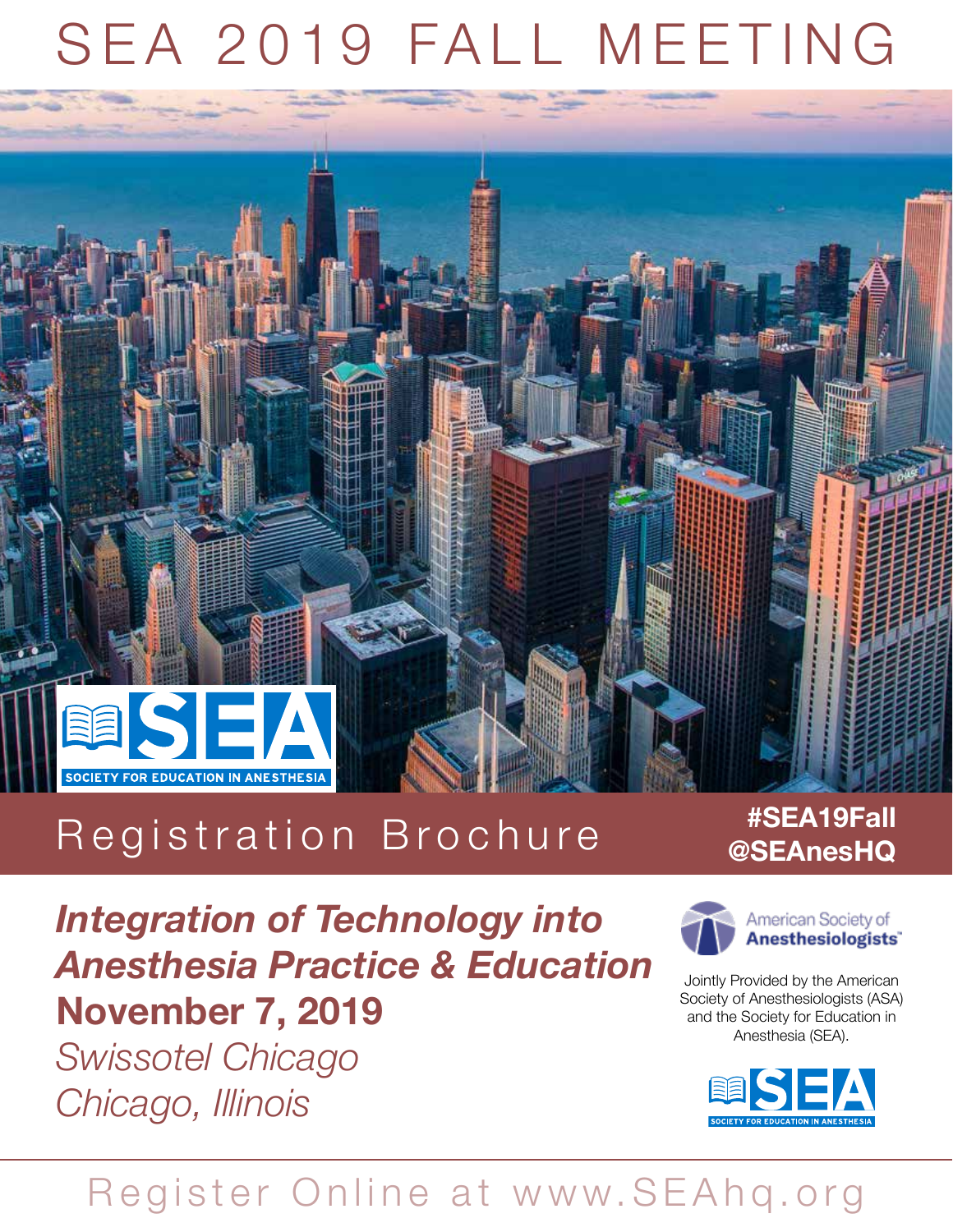# **Target Audience**

This meeting is intended for medical students, residents, and faculty physician educators in anesthesiology and related disciplines who are interested in how technology, economics and legislation impact medical and anesthesia education, as well as how to improve teaching skills and faculty development.

# **About This Meeting**

The purpose of this annual meeting is to educate and share information that will enable anesthesia educators to provide the highest level of education and improve patient outcomes. Opportunities for questions and answers will be provided at the conclusion of each presentation.

# **Registration**

Registration for the 2019 Fall Meeting includes a continental breakfast, coffee breaks, lunch, all workshops and the program syllabus. Note that all fees are quoted in U.S. currency. Non-Member registration fee includes SEA Active Membership Dues for the remainder of 2019. Member registrants must have 2019 dues paid in order to receive the member discount. Registration for the meeting can be made either by using the registration form in this brochure or through the SEA's website at www.SEAhq.org.

# **Registration Deadline**

The registration deadline for the meeting is October 14, 2019. Registrations received after October 14, 2019, will be processed at a higher fee.

# **Accreditation and Designation Statements**

This activity has been planned and implemented in accordance with the accreditation requirements and policies of the Accreditation Council for Continuing Medical Education (ACCME) through the joint providership of American Society of Anesthesiologists and the Society for Education in Anesthesia. The American Society of Anesthesiologists is accredited by the ACCME to provide continuing medical education for physicians.

The American Society of Anesthesiologists designates this live activity for a maximum of 6.5 *AMA PRA Category 1 Credits*™. Physicians should only claim credit commensurate with the extent of their participation in the activity.

# **Commercial Support Acknowledgement**

The activity is not supported by any educational grants.

# **Disclaimer**

The information provided at this activity is for continuing medical education purposes only and is not meant to substitute for the independent medical judgment of a healthcare provider relative to diagnostic and treatment options of a specific patient's medical condition.

# **Disclosure Policy**

The American Society of Anesthesiologists remains strongly committed to providing the best available evidence-based clinical information to participants of this educational activity and requires an open disclosure of any potential conflict of interest identified by our faculty members. It is not the intent of the American Society of Anesthesiologists to eliminate all situations of potential conflict of interest, but rather to enable those who are working with the American Society of Anesthesiologists to recognize situations that may be subject to question by others. All disclosed conflicts of interest are reviewed by the educational activity course director/chair to ensure that such situations are properly evaluated and, if necessary, resolved. The American Society of Anesthesiologists educational standards pertaining to conflict of interest are intended to maintain the professional autonomy of the clinical experts inherent in promoting a balanced presentation of science. Through our review process, all American Society of Anesthesiologists CME activities are ensured of independent, objective, scientifically balanced presentations of information. Disclosure of any or no relationships will be made available for all educational activities.

# **Special Needs**

The Society for Education in Anesthesia fully complies with the legal requirements of the Americans with Disabilities Act and the rules and regulations thereof. If any attendee in this educational activity is in need of accommodations, please contact the SEA at (414) 389- 8614.

# **Cancellation Policy**

Cancellations received through October 1, 2019, will receive a full refund. Cancellations received from October 2, 2019 through October 14, 2019 will receive a refund of 60 percent. Refunds will not be given after October 14, 2019. Cancellation of a meeting registration must be submitted in writing. Refunds will be determined by date written cancellation is received at the SEA office in Milwaukee, WI.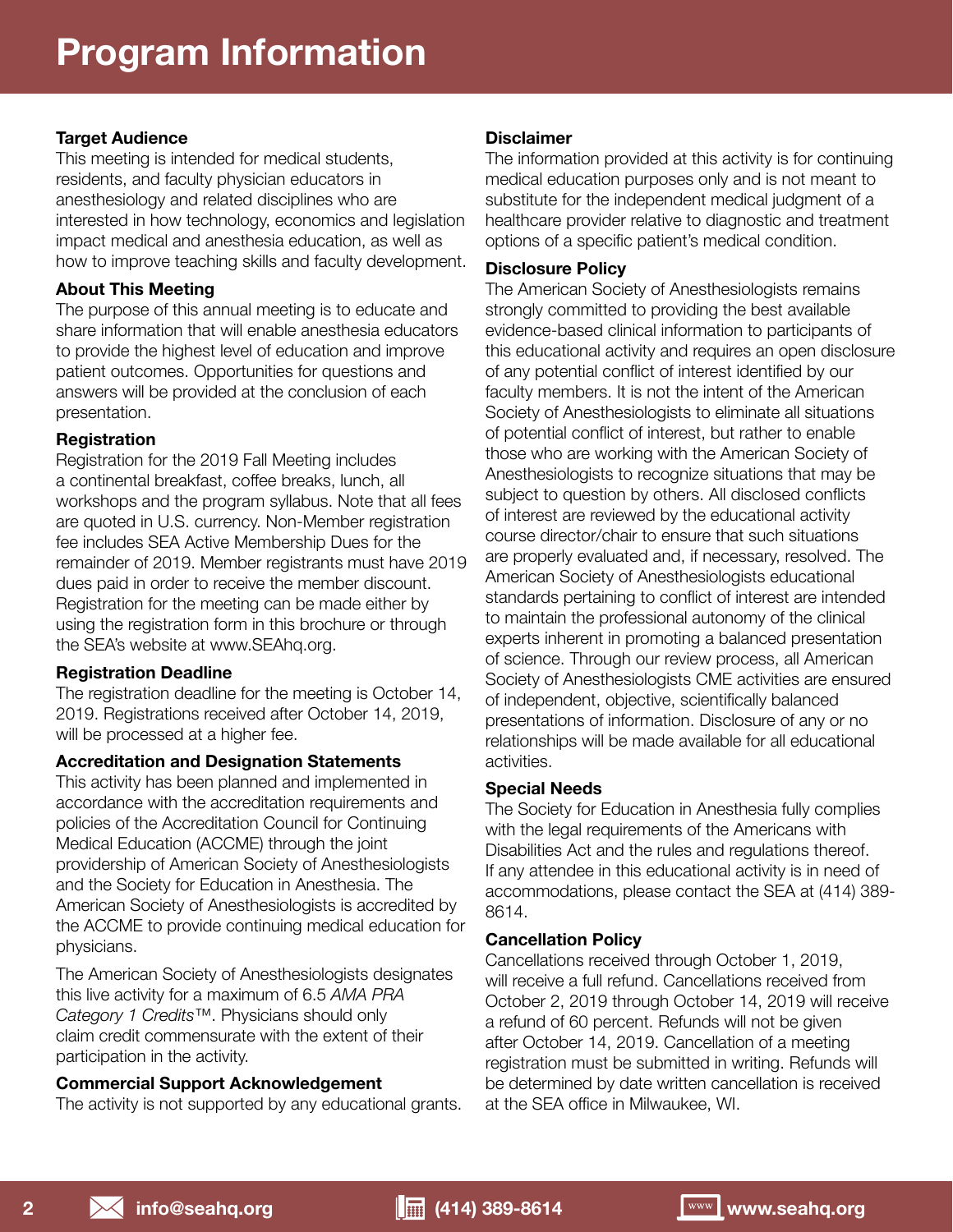# **At the conclusion of this activity, participants should be able to:**

- Recognize numerous novel technological tools that can enhance their program's anesthesiology education curriculum.
- Develop a plan for integrating technology in anesthesiology education within their program.
- Describe how social media can enhance an educator's career through enhanced dissemination of knowledge.
- Utilize technology to satisfy various ACGME requirements such as providing didactics and resident feedback.

# **Workshop Program Objectives** *(Listed Alphabetically)*

# **Casting for Success: How to Advance Your Career and Diversify Your Teaching with Podcasts**

*Rena Beckerly, MD, MBA; Priyanka Dwivedi, MA, MEHP Fellow; Michael Hofkamp, MD; Tina Tran, MD; Michael Wiisanen, MD; Jed T. Wolpaw, MD, Med*

Upon completion of this activity, learners will:

- Demonstrate the ability to prepare and record a short podcast episode.
- List 3 advantages of podcasts over traditional lectures.
- List 3 characteristics that make a podcast episode successful.
- Discuss a strategy for promoting their work through podcasts.
- Write a pitch email to a potential podcast to appear as a guest.

## **Guided Practice with GroupMe and Kahoot Applications for Incorporation Into Your Residency Curriculum**

*Vaia T. Abatzis, MD; Rena Beckerly, MD, MBA; Michael Hofkamp, MD; Tina Tran, MD; Kristen Vanderhoef, MD; Michael Wiisanen, MD*

Upon completion of this activity, learners will:

- Describe the challenges anesthesiology faculty members face in reaching millennial learners.
- Download and activate the GroupMe and Kahoot applications on a smartphone.
- Create a group on the GroupMe application, post a message and respond to a message on the GroupMe application.
- Create and share a quiz on the Kahoot application.

# **OSCEs: High and Low Tech Secrets to Help Ensure Success**

*Elvera L. Baron, MD, PhD; Wendy Bernstein, MD, MBA, FASA, FAMWA; Garrett W. Burnett, MD; Edward Kosik, DO; Suzanne Northcutt, MD*

Upon completion of this activity, learners will:

- Understand the challenges involved in carrying out an OSCE course in terms of use of standardized patients, scheduling, and setup.
- Understand how to better prepare their residents and fellows to pass the OSCE examination in terms of technical skills and professional traits.
- Demonstrate the use of technology to promote improvements in education and training that utilize OSCE methods.

# **Question Writing and Delivery: Implications for Education, Assessment, and Research**

*Brian Frazer Scott Allen, MD; Melissa Davidson, MD; Leslie C. Fowler, MEd; Amy C. Robertson, MD, MMHC; Glenn Woodworth, MD*

Upon completion of this activity, learners will:

- Write at least one high-quality question item and edit at least one item.
- Identify at least 3 online platforms that can be used to write and deliver questions to participants.
- Describe 3 settings in which questions can be used to improve knowledge acquisition and retention or assessment quality.
- Demonstrate at least 3 DOs and 3 DON'Ts for writing high-quality multiple-choice questions.
- Distinguish between elements that affect how a question performs.

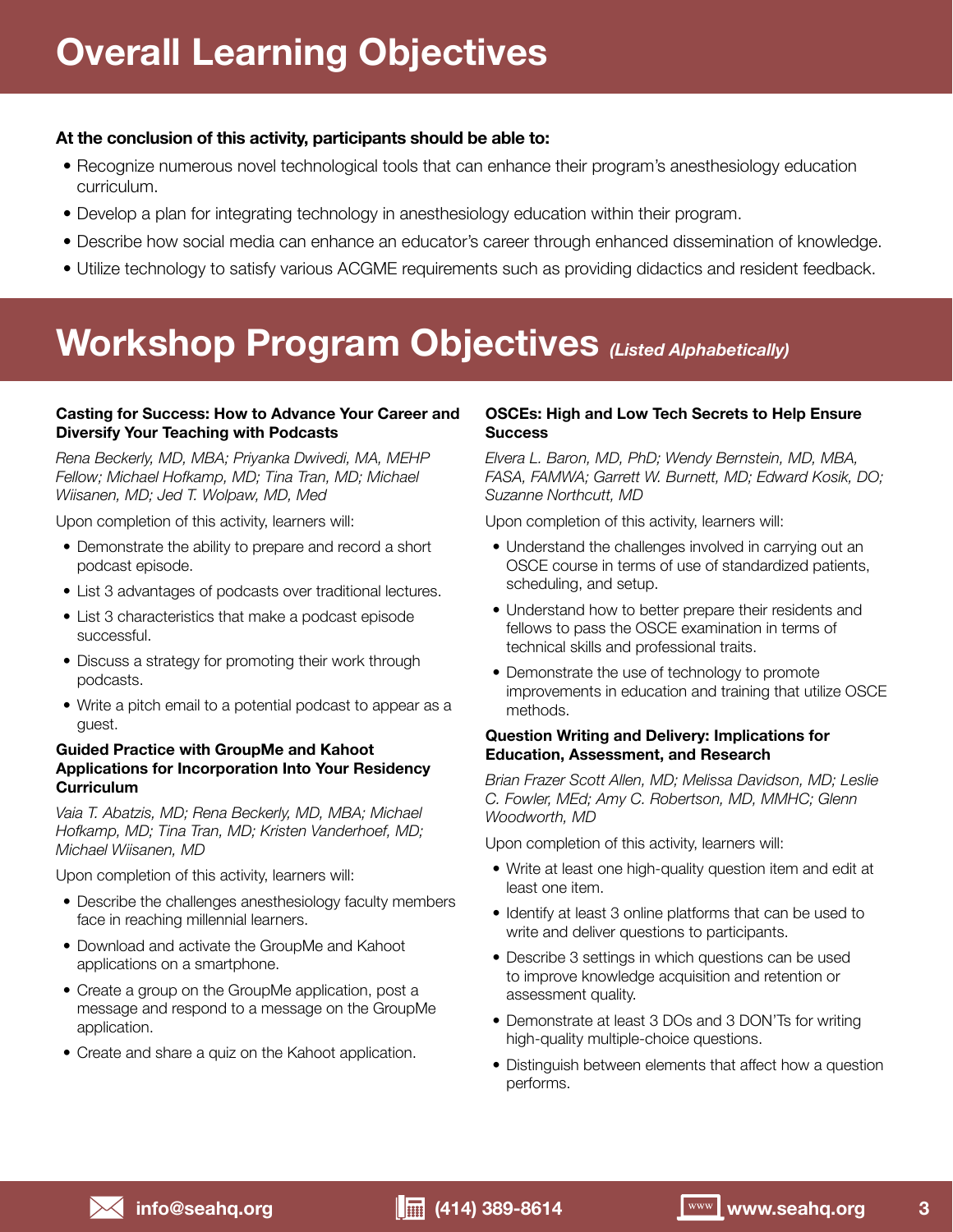## **Resident Remediation: How Can We Help Residents with Difficulties?**

*Stacy L. Fairbanks, MD; Gillian Isaac, MD, PhD; Bryan Mahoney, MD, FASA: Anthony M. Oliva, MD, PhD; David Stahl, MD*

Upon completion of this activity, learners will:

- Identify necessary aspects to remediation as seen in educational literature.
- Prepare a remediation plan for a resident struggling with medical knowledge and/or clinical decision making.
- Sufficiently document all necessary components of remediation with a struggling resident.

# **SEA Workshop on Teaching "Sneak Peak": Motivating Learning**

*Melissa Davidson, MD; Stephen J. Kimatian, MD, FAAP; Thomas McLarney, MD*

Upon completion of this activity, learners will:

- Discuss the challenges of motivating residents and other learners.
- Through active learning using real-life scenarios, gain knowledge and understanding of Self-Determination Theory, with emphasis on levels of extrinsic motivation and the development from nonself- to self-determined behaviors.
- Apply SDT to critique, enhance and develop representative didactic, clinical and faculty development teaching/learning plans.
- Using group report-out and debrief, discuss strategies, pitfalls and pearls for enhancing intrinsic motivation through fostering of the 3 basic psychological needs.

### **Taking the Mystery Out of Interactive Online Learning Management Systems**

*Floria E. Chae, MD; Scott D. Markowitz, MD; Kenneth Moran, MD; Heather Nixon, MD; Shobana Rajan, MD*

Upon completion of this activity, learners will:

- Formulate a computer-based curriculum for a specific rotation in anesthesia residency (e.g., neuroanesthesiology, regional).
- Integrate interactive classroom formats like problembased learning discussions, videos etc. into the computer based online curriculum to help with self-directed yet supervised learning.
- Evaluate residents using interactive question banks and quizzes.
- Generate reports and provide assessment and feedback to residents throughout their rotation.
- Set up course completion guidelines on the platform.

### **Teaching Point of Care Ultrasound: Overcoming Barriers with Shared Expertise and Affordable Ultrasound Technology**

*Michael Benson, MD, MA; Michelle Curtis, MD ;McKenzie Hollon, MD, FASE; James Lee, MD; Candice Morrissey, MD, MSPH; Melissa Guffey Potisek, MD; Josh Zimmerman, MD, FASE*

Upon completion of this activity, learners will:

- Describe the purpose of POCUS and benefits to resident training.
- Identify the major barriers of successfully incorporating POCUS education in your department.
- Compare the options for ultrasound equipment and list options of shared resources that would be appropriate for your training program.
- Develop goals and objectives for integration of POCUS into residency.
- Develop an example plan for design and implementation of a POCUS educational experience for residents.

### **The "Resistant" Learner and the "Mean" Attending: Tips and Tricks for Difficult Feedback in the New Millennium**

*Lauren Fisher, DO; Cindy M. Ku, MD; Lauren K. Licatino, MD; Sara E. Neves, MD*

Upon completion of this activity, learners will:

- Describe common challenges in providing constructive feedback in the perioperative setting.
- Discuss factors that affects a learner's acceptance to feedback.
- Provide feedback via role play using models such as R2C2 and Advocacy/Inquiry.
- Describe ways to help colleagues provide better feedback via video observation and role play.
- Use cognitive aid/individual checklist for feedback and discuss appropriate times and scenarios for different styles of feedback.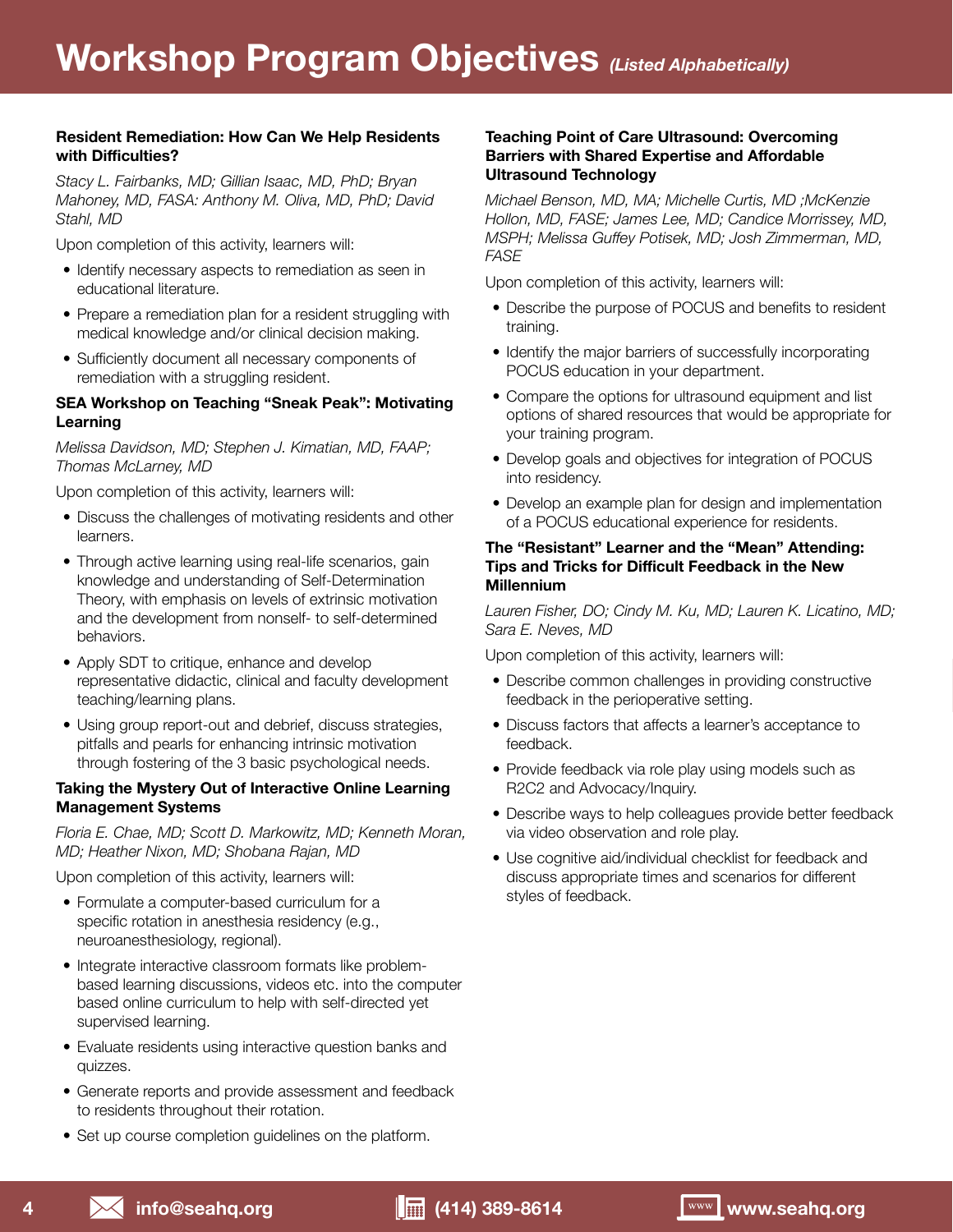# **Workshop Program Objectives** *(Listed Alphabetically)*

## **The Virtual Professor: Videocasting in Anesthesiology Education**

*Cade Cummins, MSMIT; Amy DiLorenzo, MA; Susan M. Martinelli, MD, FASA; Randall M. Schell, MD, MACM*

Upon completion of this activity, learners will:

- Describe the evidence for use of videocasting in anesthesiology education.
- Learn the different methods of making an effective presentation capable of videocasting.
- Assess the technical infrastructure to determine best methods of publishing the videocast.
- Discuss primer on metrics related to published videocasts.
- Demonstrate making a sample videocast for use in anesthesiology education.

## **Using Technology & Data Analytics to Engage & Support Resident Education**

*Jesse Ehrenfeld, MD, MPH, FAMIA, FASA; Leslie C. Fowler, MEd; Brian J. Gelfand, MD; Jonathan P. Wanderer, MD, MPhil, FASA*

Upon completion of this activity, learners will:

- Understand the role of data analytics in graduate medical education.
- Learn how to apply technologies to support individual learning.
- Recognize barriers to successful technology implementations.
- Discuss how learners can benefit from automated feedback tools.

### **Working Together to Enhance Residency Training: The Program Director and Coordinator Team**

*Amy DiLorenzo, MA; Damian Pickering, JD; Randall M. Schell, MD, MACM; Samuel D. Yanofsky, MD, MSEd*

Upon completion of this activity, learners will:

- Utilize their combined character strengths to work more efficiently as a team in promoting their mission, selecting improvement targets and in developing a specific action plan.
- Determine how best to work together to promote their mission/vision internally and externally, particularly with current and future learners.
- Identify a target program element for improvement (orientation, learner assessment, learning environment, etc.) through conduct of a mini needs assessment.
- Develop a plan of action for their team (PD and coordinator) for their selected "target" element.

# *Mark your calendar and be sure to join us at future SEA Meetings*



**2020 Workshop on Teaching** January 25 – 28, 2020 The Alfond Inn • Winter Park, FL



**2020 Spring Meeting** May 8 – 10, 2020 Loews Philadelphia Hotel • Philadelphia, PA



**2020 Fall Annual Meeting** October 2, 2020 • *(Prior to the ASA Annual Meeting)* Washington, DC



**2021 Workshop on Teaching** January 30 – February 2, 2021 The Alfond Inn • Winter Park, FL

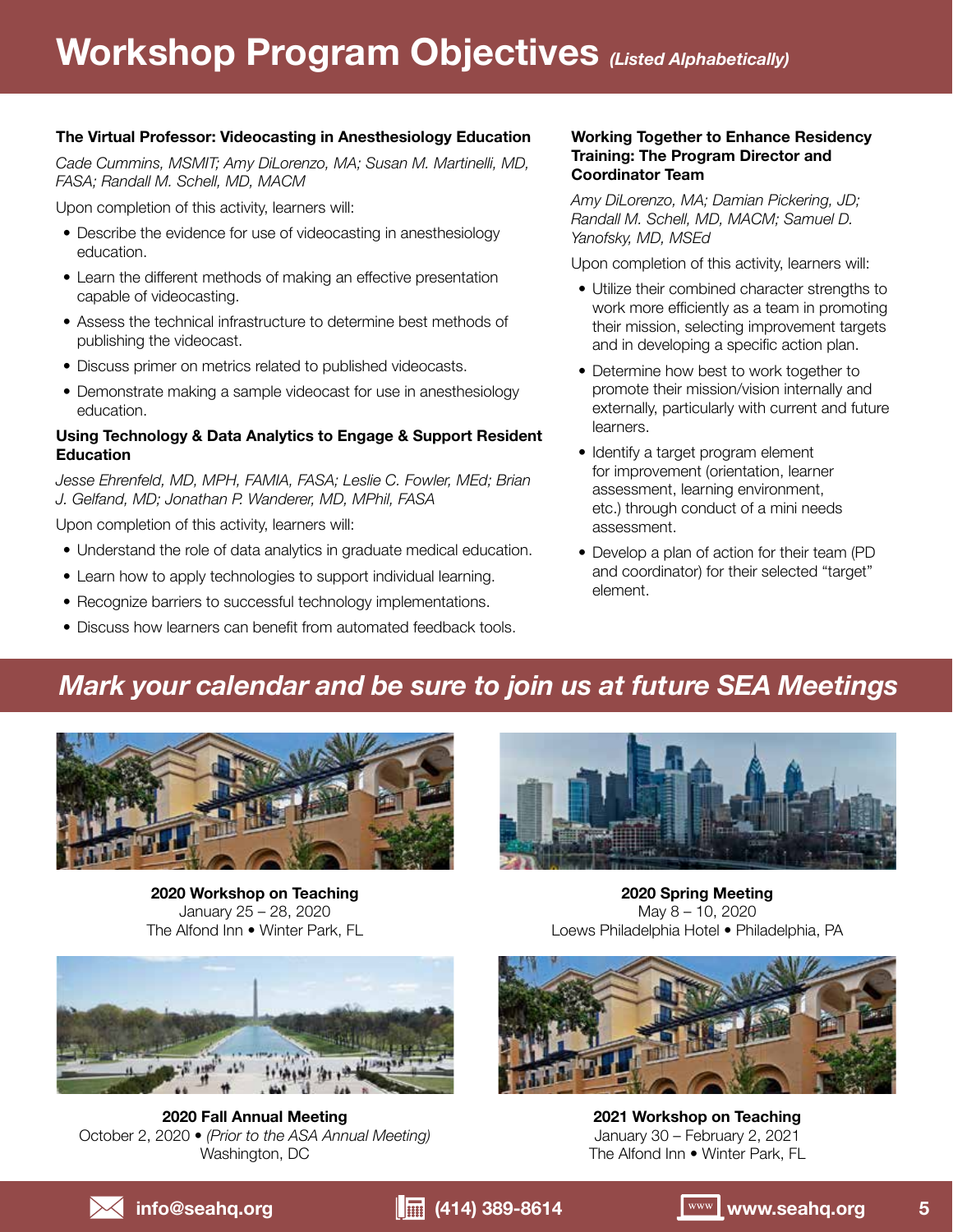# **Program Schedule**

# **Thursday, November 7, 2019**

| Time                   | <b>Event</b>                                                                                                                                                                |  |  |
|------------------------|-----------------------------------------------------------------------------------------------------------------------------------------------------------------------------|--|--|
| 06:30 am - 05:30 pm    | <b>SEA Fall Meeting Registration</b>                                                                                                                                        |  |  |
| 07:00 am - 08:00 am    | <b>Breakfast &amp; Committee Roundtable Discussions</b>                                                                                                                     |  |  |
| 08:00 am - 08:15 am    | <b>Welcome and Announcements</b>                                                                                                                                            |  |  |
| 08:15 am - 09:05 am    | McLeskey Lecture: Social Media and Digital Presence in Anesthesiology                                                                                                       |  |  |
| 08:15 am - 08:55 am    | Marjorie Podraza Stiegler, MD                                                                                                                                               |  |  |
| $08:55$ am $-09:05$ am | Q&A                                                                                                                                                                         |  |  |
| 09:15 am - 10:15 am    | <b>Snap Talks</b>                                                                                                                                                           |  |  |
| 09:15 am - 09:30 am    | Building Your Community Through Technology to Advance Your Career and Influence as an Educator<br>Amy Miller Juve, EdD, MEd                                                 |  |  |
| 09:30 am - 09:45 am    | Mixing Oil and Water? Strategies to Bring Faculty and Learners Together Through User Friendly Technology<br>Amy Beethe, MD                                                  |  |  |
| 09:45 am - 10:00 am    | <b>Social Media in Education</b><br>Ankeet Deepak Udani, MD, MSEd                                                                                                           |  |  |
| 10:00 am $-$ 10:15 am  | Taking the Mystery Out of Interactive Online Curricula: Question Banks, Lectures, and More!<br>David Stahl, MD                                                              |  |  |
| 10:15 $am - 10:30 am$  | <b>Coffee Break</b>                                                                                                                                                         |  |  |
| 10:30 am - 12:00 pm    | <b>SEA Workshops</b>                                                                                                                                                        |  |  |
|                        | Workshop A - Casting for Success: How to Advance Your Career and Diversify Your Teaching with Podcasts                                                                      |  |  |
|                        | Workshop B - OSCEs: High and Low Tech Secrets to Help Ensure Success                                                                                                        |  |  |
|                        | Workshop C - SEA Workshop on Teaching "Sneak Peak": Motivating Learning                                                                                                     |  |  |
|                        | Workshop D - Working Together to Enhance Residency Training: The Program Director and Coordinator Team<br>**Program Director and Coordinator encouraged to attend together. |  |  |
|                        | Workshop E - Using Technology & Data Analytics to Engage & Support Resident Education                                                                                       |  |  |
|                        | Workshop F - The "Resistant" Learner and the "Mean" Attending: Tips and Tricks for Difficult Feedback in the<br><b>New Millennium</b>                                       |  |  |
| 12:00 pm $-01:00$ pm   | <b>Business Meeting &amp; Luncheon</b>                                                                                                                                      |  |  |
| 01:00 pm $-$ 01:45 pm  | Duke Award Presentation & Lecture – "Brighten the Corner Where You Are"<br>Kathy D. Schlecht, DO                                                                            |  |  |
| 01:45 pm $-$ 02:45 pm  | <b>Digital Portfolio</b>                                                                                                                                                    |  |  |
| 01:45 pm - 02:30 pm    | Edward R. Mariano, MD, MAS (Clinical Research)                                                                                                                              |  |  |
| 02:30 pm $-$ 02:45 pm  | Q&A                                                                                                                                                                         |  |  |
| 02:45 pm $-$ 03:00 pm  | <b>Coffee Break</b>                                                                                                                                                         |  |  |
| 03:00 pm $-$ 04:30 pm  | <b>SEA Workshops (Set 2)</b>                                                                                                                                                |  |  |
|                        | Workshop A - The Virtual Professor: Videocasting in Anesthesiology Education                                                                                                |  |  |
|                        | Workshop B - Teaching Point of Care Ultrasound: Overcoming Barriers with Shared Expertise and Affordable<br>Ultrasound Technology                                           |  |  |
|                        | Workshop C - Resident Remediation: How Can We Help Residents with Difficulties?                                                                                             |  |  |
|                        | Workshop D - Question Writing and Delivery: Implications for Education, Assessment, and Research                                                                            |  |  |
|                        | Workshop E – Guided Practice with GroupMe and Kahoot Applications for Incorporation Into Your Residency Curriculum                                                          |  |  |
|                        | Workshop F – Taking the Mystery Out of Interactive Online Learning Management Systems                                                                                       |  |  |
| 04:30 pm - 05:30 pm    | <b>SEA Committees Regroup and 15-Minute Mentoring</b>                                                                                                                       |  |  |
| 05:30 pm               | <b>Meeting Adjourns</b>                                                                                                                                                     |  |  |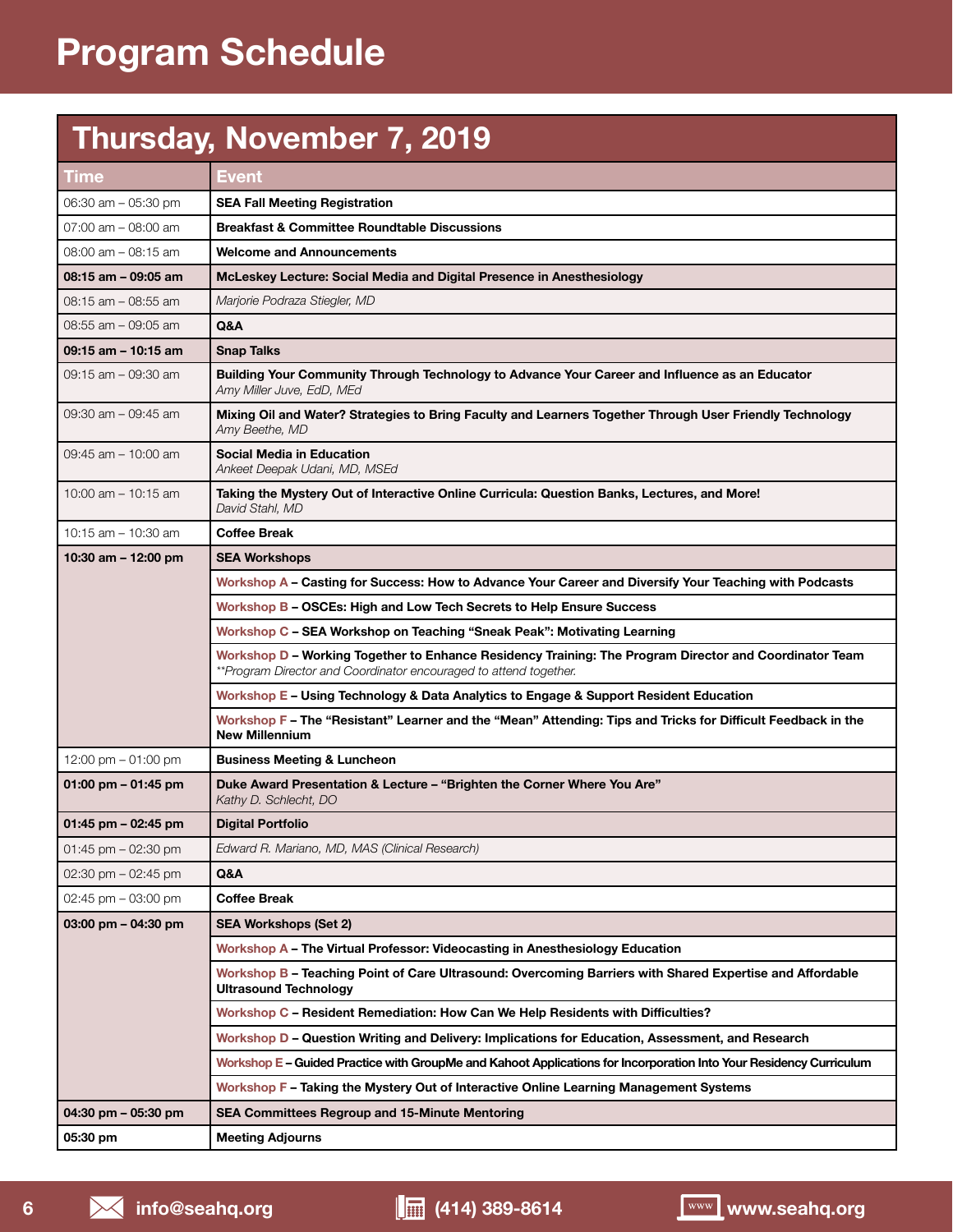# **Program Planning Committee**

**Phillip S. Adams, DO** *Fall Meeting Co-Chair* Assistant Professor UPMC Children's Hospital of Pittsburgh Pittsburgh, PA

**Kristin Ondecko Ligda, MD** *Fall Meeting Co-Chair* Assistant Professor of Anesthesiology University of Pittsburgh School of Medicine UPMC Mercy Hospital Pittsburgh, PA

#### **Adrian Hendrickse, BM, FRCA, MAcadMEd, PGDipMEd**

Associate Professor of Anesthesiology University of Colorado School of Medicine Aurora, CO

#### **Beth L. Ladlie, MD, MPH** Assistant Professor of Anesthesiology Mayo Clinic Florida Jacksonville, FL

**John D. Mitchell, MD** Associate Professor of Anaesthesia & Residency Program Director Beth Israel Deaconess Medical Center Boston, MA

#### **Annette Mizuguchi, MD, PhD, MMSc, FASE**

Assistant Professor Brigham and Women's Hospital Boston, MA

#### **Barbara Orlando, MD**

Assistant Professor of Anesthesiology Clinical Base Year Director OB Anesthesia Research Director Wellness Champion Mount Sinai West New York, NY

#### **Amy C. Robertson, MD** Associate Professor of Anesthesiology Vice Chair for Clinical Affairs Vanderbilt University School of Medicine Nashville, TN

#### **Michael R. Sandison, MD**

Professor & Vice Chair for Education Albany Medical Center Albany, NY

**Karen J. Souter, MB, BS, FRCA, MACM** Professor University of Washington Seattle, WA

**Kristen Vanderhoef, MD** Assistant Professor University of Florida Jacksonville Jacksonville, FL

#### **Michael Wiisanen, MD**

Associate Professor Program Director Loyola University Medical Center Maywood, IL

#### **Samuel D. Yanofsky, MD, MSEd**

Professor of Clinical Anesthesiology and Medical Education Children's Hospital of Los Angeles Los Angeles, CA

#### **David A. Young, MD, MEd, MBA, FAAP, FASA**

Professor of Anesthesiology Baylor College of Medicine Committee Chair, Pediatric Anesthesiology Simulation, CHSE Department of Anesthesiology, Perioperative, and Pain Medicine Texas Children's Hospital

Houston, TX

# **Faculty**

#### **Vaia T. Abatzis, MD**

Assistant Professor of Anesthesiology University of Virginia School of Medicine Charlottesville, VA

# **Phillip S. Adams, DO**

Assistant Professor UPMC Children's Hospital of Pittsburgh Pittsburgh, PA

#### **Brian Frazer Scott Allen, MD**

Assistant Professor of Anesthesiology Vanderbilt University Medical Center Nashville, TN

#### **Elvera L. Baron, MD, PhD** Assistant Professor

Department of Anesthesiology, Perioperative and Pain Medicine Department of Medical Education Icahn School of Medicine at Mount Sinai New York, NY

**Rena Beckerly, MD, MBA** Associate Professor University of Illinois Chicago Chicago, IL

#### **Amy Beethe, MD**

Assistant Director of Clinical Operations, Children's Hospital and Medical Center Assistant Professor, Department of Anesthesiology University of Nebraska Medical **Center** Omaha, NE

#### **Michael Benson, MD, MA**

Assistant Professor University of Utah Salt Lake City, UT

#### **Wendy Bernstein, MD, MBA, FASA, FAMWA**

Vice Chairman of Education, Chief Cardiac Anesthesiology and Director of Simulation University of Rochester Medical **Center** Rochester, NY

#### **Garrett W. Burnett, MD** Assistant Professor Icahn School of Medicine at Mount Sinai, Department of Anesthesiology, Perioperative & Pain Medicine New York, NY

#### **Floria E. Chae, MD**

Assistant Professor Clinical Critical Care Medicine Department of Anesthesiology The Ohio State University Medical **Center** Columbus, OH

#### **Cade Cummins, MSMIT**

Directory of Anesthesiology Information Technology University of Kentucky Lexington, KY

## **Michelle Curtis, MD**

Assistant Professor University of Utah Department of Anesthesiology Salt Lake City, UT

#### **Melissa Davidson, MD**

Professor of Anesthesiology Associate Dean for Graduate Medical Education Larner College of Medicine at The University of Vermont Designated Institutional Official University of Vermont Medical Center Burlington, VT

#### **Amy DiLorenzo, MA**

Assistant Dean – GME Senior Lecturer – Department of Anesthesiology University of Kentucky Lexington, KY

#### **Priyanka Dwivedi, MA, MEHP Fellow**

Administrative Director – Medical Education Johns Hopkins Baltimore, MD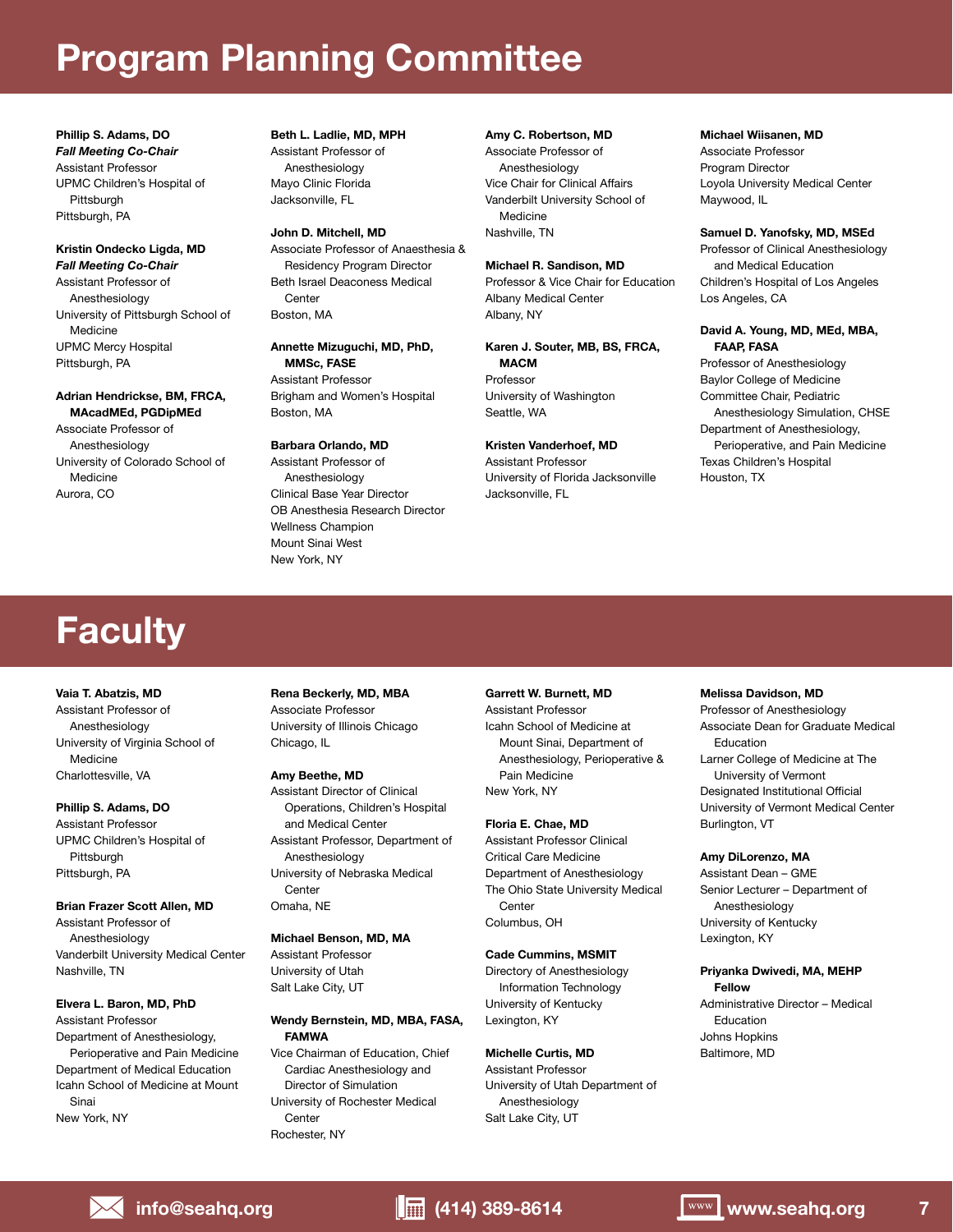# **Faculty**

#### **Jesse Ehrenfeld, MD, MPH, FAMIA, FASA**

Professor of Anesthesiology Vanderbilt University Nashville, TN

#### **Stacy L. Fairbanks, MD**

Associate Professor of Anesthesiology University of Colorado School of Medicine Aurora, CO

#### **Lauren Fisher, DO**

Assistant Professor, Anesthesiology University of Arizona College of Medicine – Phoenix Phoenix, AZ

#### **Leslie C. Fowler, MEd**

Director of Education Development and Research Assistant in Anesthesiology Vanderbilt University Hospital Nashville, TN

#### **Brian J. Gelfand, MD**

Associate Vice-Chair for Educational Affairs and Program Director Associate Professor of Anesthesiology and Surgery Vanderbilt University School of Medicine Nashville, TN

#### **Michael Hofkamp, MD**

Clinical Associate Professor of Anesthesiology Texas A&M Health Science Center College of Medicine Temple, TX

#### **McKenzie Hollon, MD, FASE**

Director of Perioperative Echocardiography Grady Memorial Hospital Assistant Professor of Anesthesiology Emory University School of Medicine Atlanta, GA

#### **Gillian Isaac, MD, PhD**

Associate Residency Program Director, Anesthesiology and Critical Care Medicine Director, Obstetric Anesthesia Fellowship Johns Hopkins Hospital Baltimore, MD

#### **Stephen J. Kimatian, MD, FAAP**

Professor of Anesthesiology Vice Chairman of Pediatric Anesthesiology Department of Anesthesiology and Pain Management, UT **Southwestern** Anesthesiologist-In-Chief Children's Health Dallas, TX

#### **Edward Kosik, DO**

John H. Saxon III, M.D., Professorship of Anesthesiology Medical Director of Anesthesiology **Simulation** Department of Anesthesiology, University of Oklahoma Oklahoma City, OK

#### **Cindy M. Ku, MD**

Instructor in Anesthesia, Harvard Medical School Associate Residency Program **Director** Department of Anesthesia, Critical Care, and Pain Medicine Beth Israel Deaconess Medical **Center** Boston, MA

#### **James Lee, MD**

Assistant Professor Department of Anesthesiology University of Utah Salt Lake City, UT

### **Lauren K. Licatino, MD**

Assistant Professor of Anesthesiology Mayo Clinic, Rochester Rochester, MN

#### **Bryan Mahoney, MD, FASA**

Residency Program Director, Vice Chair of Education Mount Sinai St. Luke's and West **Hospitals** New York, NY

#### **Edward R. Mariano, MD, MAS (Clinical Research)**

Professor of Anesthesiology, Perioperative and Pain Medicine Stanford University School of Medicine

Chief, Anesthesiology and Perioperative Care Service and Associate Chief of Staff for Inpatient Surgical Services VA Palo Alto Health Care System Palo Alto, CA

#### **Scott D. Markowitz, MD**

Director of Faculty Development, Department of Pediatric Anesthesiology Children's Hospital Colorado Executive Leadership Coach, Leadership for Innovative Team Science Program (LITeS) Representative to the Council of Faculty and Academic Societies of the Association of American Medical Colleges Associate Professor of Anesthesiology University of Colorado Anschutz Medical Campus Aurora, CO

### **Susan M. Martinelli, MD, FASA**

Professor of Anesthesiology University of North Carolina

#### **Thomas McLarney, MD**

Professor of Anesthesiology Medical Director, Anesthesiology Preoperative Assessment Clinic University of Kentucky College of Medicine Lexington, KY

#### **Amy Miller Juve, EdD, MEd**

Associate Professor Oregon Health & Science University Portland, OR

#### **Kenneth Moran, MD**

Professor – Clinical Vice Chair for Education The Ohio State University Wexner Medical Center Columbus, OH

#### **Candice Morrissey, MD, MSPH**

Associate Professor University of Utah Salt Lake City, UT

#### **Sara E. Neves, MD**

Associate Program Director, Anesthesia Residency 
Department of Anesthesia, Critical Care, and Pain Medicine Beth Israel Deaconess Medical Center Boston, MA

#### **Heather Nixon, MD**

Associate Professor of Anesthesiology Obstetric Anesthesiology Division Head Associate Head of Education University of Illinois Hospital and Health Science System Chicago, IL

#### **Suzanne Northcutt, MD**

Associate Professor Texas Tech University Health Sciences Center Lubbock, TX

#### **Anthony M. Oliva, MD, PhD**

Assistant Professor University of Colorado School of Medicine Aurora, CO

#### **Kristin Ondecko Ligda, MD**

Assistant Professor of Anesthesiology University of Pittsburgh School of Medicine UPMC Mercy Hospital Pittsburgh, PA

#### **Cathleen Peterson-Layne, PhD, MD, FASA**

Vice Chair of Education Department of Anesthesiology Emory University Atlanta, GA

#### **Damian Pickering, JD**

Medical Education Specialist/ Program Coordinator UK Chandler Medical Center Lexington, KY

#### **Melissa Guffey Potisek, MD**

Assistant Professor, Anesthesiology Wake Forest University School of Medicine Winston-Salem, NC

#### **Shobana Rajan, MD**

Vice Chair of Education Allegheny Health Network Pittsburgh, PA

#### **Amy C. Robertson, MD, MMHC**

Associate Professor of Anesthesiology Vice Chair for Clinical Affairs Vanderbilt University School of Medicine Nashville, TN

**8 info@seahq.org (414) 389-8614 www.seahq.org**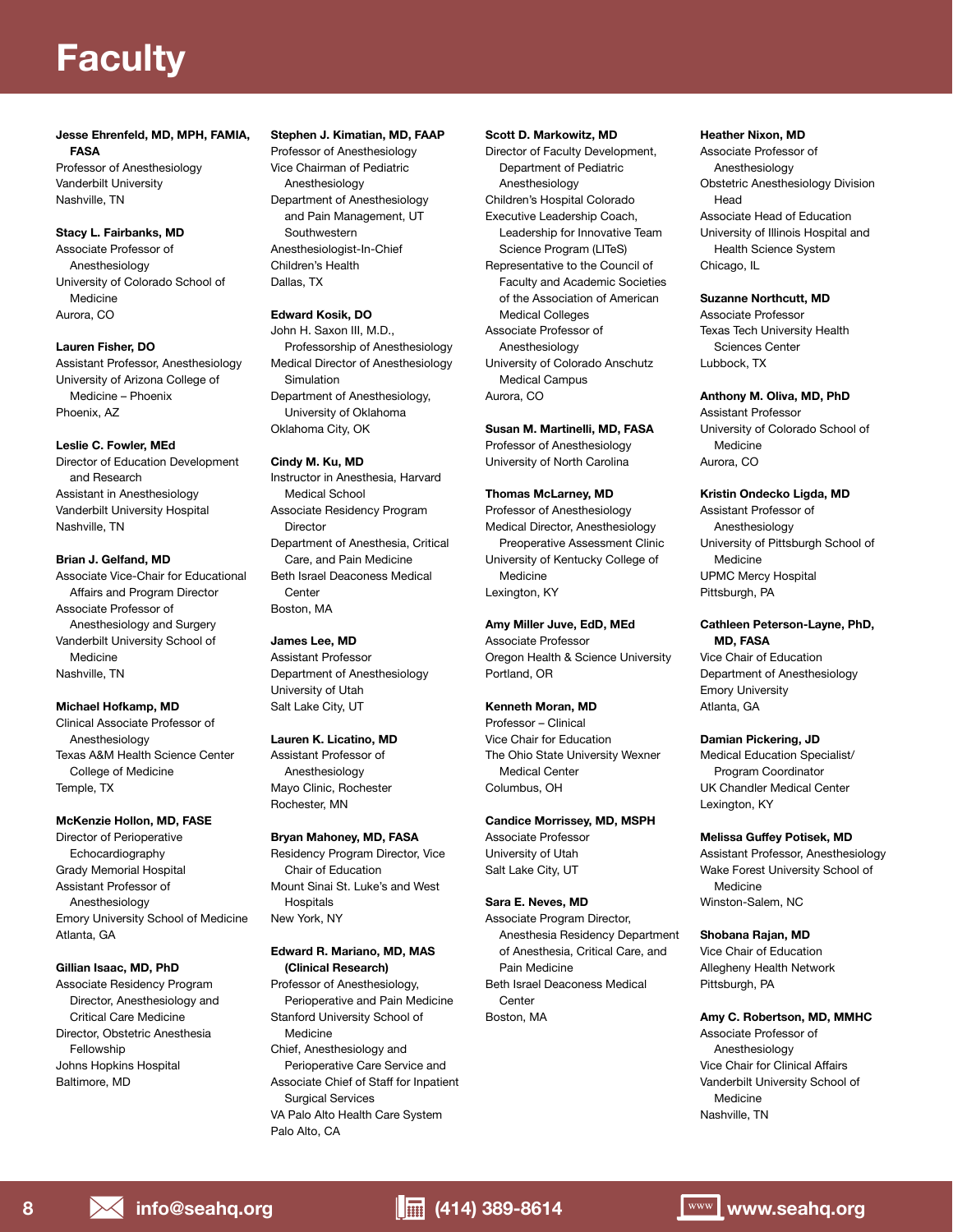# **Faculty**

#### **Randall M. Schell, MD, MACM**

Professor of Anesthesiology and **Pediatrics** University of Kentucky Lexington, KY

#### **Kathy D. Schlecht, DO** Associate Professor Department of Anesthesiology Oakland University William Beaumont School of Medicine American Anesthesiology of Michigan

# **Karen J. Souter, MB, BS, FRCA, MACM** Professor

University of Washington Seattle, WA

#### **David Stahl, MD**

Troy, MI

Assistant Clinical Professor Residency Program Director The Ohio State University Columbus, OH

#### **Marjorie Podraza Stiegler, MD**

Adjunct Associate Professor of Anesthesiology UNC Chapel Hill Raleigh, NC

#### **Tina Tran, MD**

Chief of Anesthesia for the Wilmer Eye Institute Assistant Professor of Anesthesia & Critical Care Medicine Assistant Professor of **Ophthalmology** Assistant Program Director Co-director of Clinical Preceptorship in Anesthesiology Johns Hopkins University School of Medicine Baltimore, MD

#### **Ankeet Deepak Udani, MD, MSEd**

Assistant Professor of Anesthesiology Duke University Raleigh, NC

#### **Kristen Vanderhoef, MD**

Assistant Professor University of Florida Jacksonville Jacksonville, FL

#### **Jonathan P. Wanderer, MD, MPhil, FASA**

Associate Professor of Anesthesiology and Biomedical informatics Vanderbilt University Nashville, TN

#### **Michael Wiisanen, MD**

Associate Professor Program Director Loyola University Medical Center Maywood, IL

#### **Jed T. Wolpaw, MD, Med**

Assistant Professor and Residency Program Director Johns Hopkins School of Medicine Baltimore, MD

#### **Glenn Woodworth, MD**

Associate Professor Oregon Health & Science University Department of Anesthesiology and Perioperative Medicine Portland, OR

#### **Samuel D. Yanofsky, MD, MSEd**

Professor of Clinical Anesthesiology and Medical Education Children's Hospital of Los Angeles Los Angeles, CA

#### **Josh Zimmerman, MD, FASE**

Professor Vice Chair, Perioperative Medicine Director, Perioperative Echocardiography Director, Preoperative Clinic University of Utah Department of Anesthesiology Salt Lake City, UT

# **Hotel and Transportation Information**

### *Swissôtel Chicago*

323 East Upper Wacker Drive Chicago, IL 60601

## **http://www.swissotel.com/hotels/chicago/**

Sleeping rooms start at \$249/night and the hotel is ready to take your reservations. The hotel is providing SEA attendees with complimentary Internet in the guest rooms and access to the Penthouse Fitness Center and Pool. You must make your reservation by October 16, 2019 to receive the discounted rate.

### Make your reservations online at: **https://aws. passkey.com/go/seafallannualmeeting2019**

Or call: 888-737-9477 and mention you are booking a room for the Society for Education in Anesthesia Annual Meeting.

*\*Please Note: if you are planning to extend your stay for the SAAAPM Annual Meeting (November 8-9, 2019), you will need to book your hotel room for those nights with their room block link to receive the group rate. The hotel will assign you the same room.*

### **Local Airports**

**O'Hare International Airport (ORD)**, located 17 miles from downtown, is one of the largest airports in the world.

**Midway International Airport (MDW)** is located 10 miles from downtown Chicago is another convenient travel option.

Visit www.flychicago.com for details on parking, amenities, flight status, terminal maps and more for both O'Hare and Midway airports.

Both airports offer plentiful taxi service to downtown. Rates range from \$40-50 from O'Hare, and \$30-40 from Midway. Rates vary based on travel time and are subject to change.

The hotel does not provide shuttle service.

For more information on light rail, visit: www.transitchicago.com/ airports

#### **Parking**

The Swissôtel Chicago offers 24-hour valet parking and will provide a limited number of vouchers valid for 50% off the published valet pricing at time of check-in for SEA attendees. **Please request your voucher for discounted valet parking at the meeting registration desk. Passes are limited and not guaranteed.** You do not need to stay at the hotel to receive discounted parking.